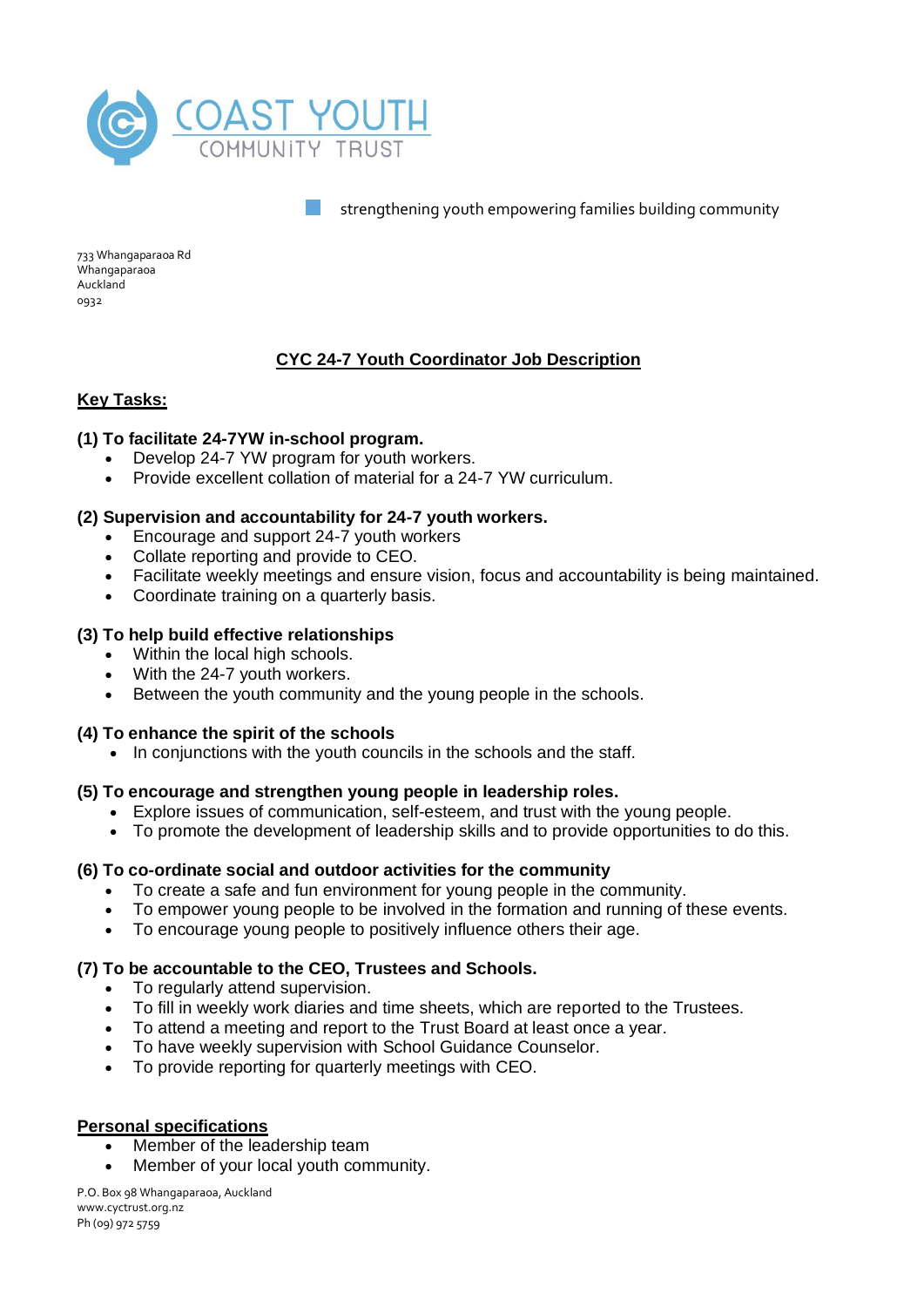

733 Whangaparaoa Rd Whangaparaoa Auckland 0932

- On going and continued training.
- Personal mentoring and support.

# **Essential Skills and Experience**

- Proven experience in working with youth
- Ability to lead and supervise the 24-7 Youth Workers
- Developed leadership skills with a commitment to receive further training
- Ability to relate and be accepted by students
- Clear written and oral communication skills
- Ability to manage own time and priorities
- Ability to organize and manage projects
- Ability to work as a wider team and develop a team around them
- Have a basic understanding of the ethos behind CYC and to be committed to it
- A willingness to commit to the 24-7YW program for a minimum of three years.

## **Personal Attributes:**

- Positive and mature outlook on life
- Non-judgmental attitude
- Ability to effectively relate to a wide range of people
- Interested in personal and spiritual development
- Positive role model in attitude and lifestyle

## **Hours, Remuneration and reimbursement**

- See attached employment contract.
- 20-30 hours per week.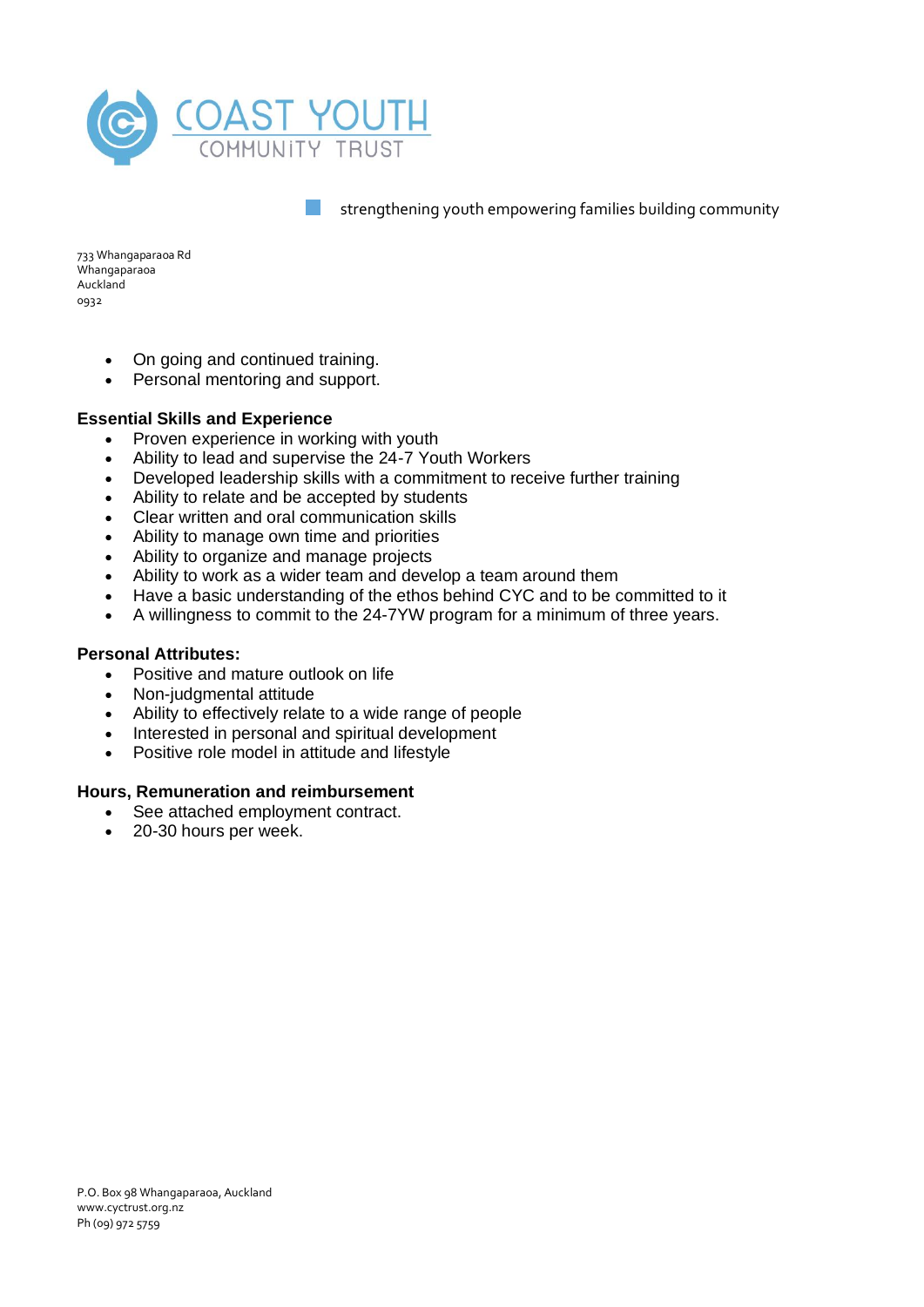

733 Whangaparaoa Rd Whangaparaoa Auckland 0932

# **EXAMPLE OF A CYC 24-7 YOUTH WORK COORDINATOR WEEK**

## **Monday**

Morning:

- Attend staff meeting
- Weekly supervision meeting with school Guidance Counselor.
- Run one on one program

Afternoon:

- Hang around with youth during lunch time.
- Collate information and record.

## **Tuesday**

Evening:

- Ring one on one young people.
- Ring leadership team for one on one catch up

## **Wednesday**

Morning:

- Run CYC leadership team meeting.
- Supervision meeting with CEO.
- Afternoon:
	- Run lunch time adventure activity.
	- Run one on one program

Evening:

• Involvement in youth based activity.

## **Thursday**

Morning:

• Meeting with school guidance department.

• Help facilitate youth council meetings in school

Afternoon:

- Hang around with youth during lunch time.
- Collate programming for syllabus purposes.

# Friday

Afternoon:

• Work one on one with youth

Evening:

• Involvement in CYC drop in centre

## **Saturday**

• Involvement in CYC adventure based activities or other community based activity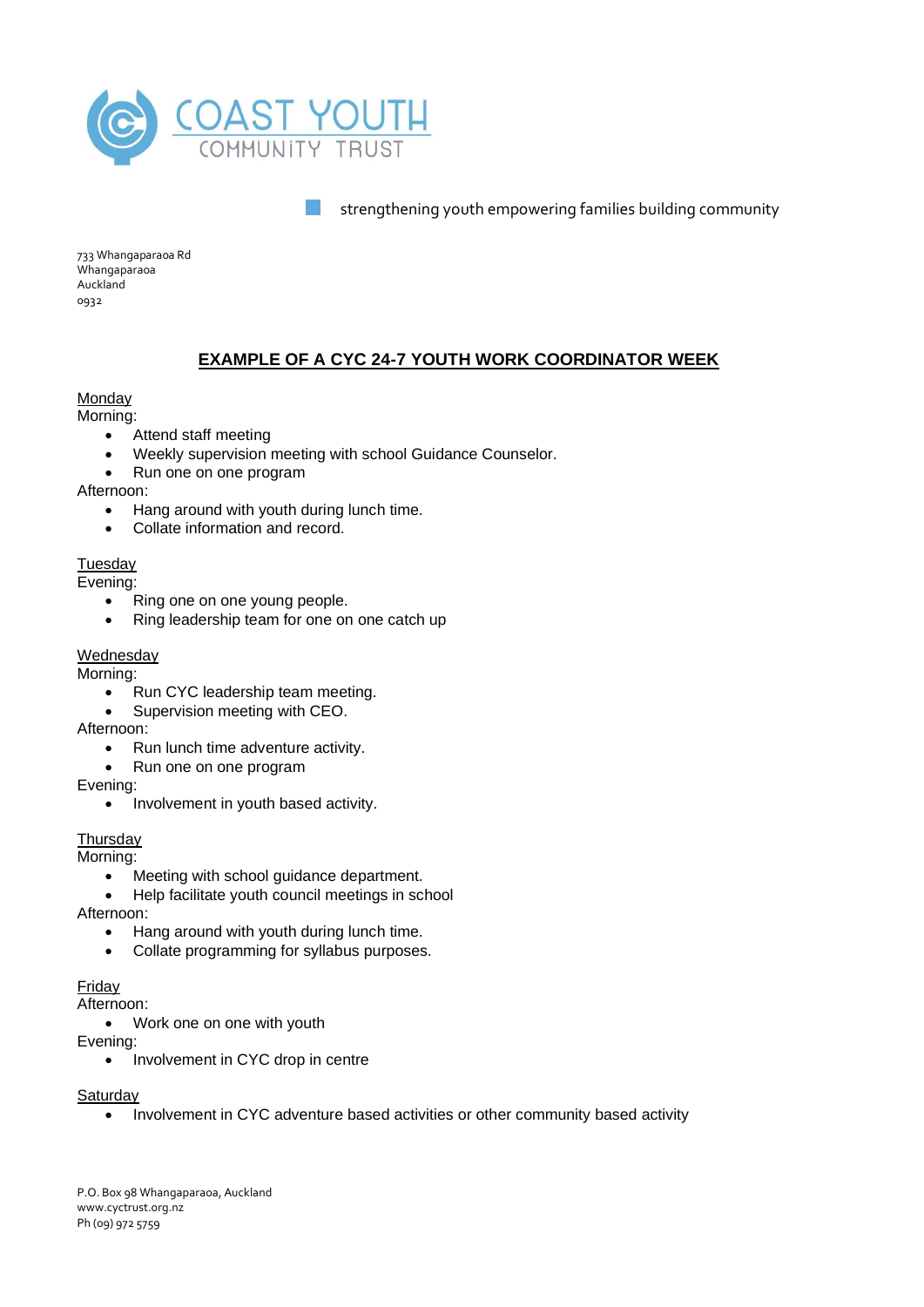

733 Whangaparaoa Rd Whangaparaoa Auckland 0932

# Other activities:

- Coach sports teams and events in conjunction with school staff.
- Help facilitate school days that require assistance. I.e. Sports days, field trips etc.
- Provide leadership for CYC camps during the school holidays.
- Provide support and leadership for school camps.
- Help facilitate Easter camp
- Provide training to 24-7 Youth Workers.
- Mentor by providing on the ground support during in schools program to 24-7 youth workers.
- Be available for emergency situations with other 24-7 youth workers.

# **24-7 Management Role – Approximate Hours allocation**

#### *Weekly*

Programme Coordination - **2hrs** Programme Administration - **3-5hrs** Managing referrals – **2hrs** Connection with prefects – **1hr** Attend lunch-time 2x weekly – **2hrs** Connect with WBC Youth Pastor – **1hr** Weekly administration and YWer management – **3hrs**

- Checking time-sheets
- Reminding and following up programs and meetings
- Giving direction around one on ones and appropriate responses
- Answering emails
- **Reimbursements**

Management meeting – **1hr** Agency Liaison – **1hr TOTAL = 16-18hrs**

# *Fortnightly*

Supervision meetings with Youth workers – **4hrs** All youth worker meetings – **1hr** Meeting with director – **1hr** Meeting Kim (school counsellor) – **2hrs TOTAL = 8hrs**

*Termly* Term Reports to B.O.T of college and CYC Trust – **2hrs** Term planning for following term (set dates, programs, events etc) – **5hrs TOTAL = 7hrs**

P.O. Box 98 Whangaparaoa, Auckland www.cyctrust.org.nz Ph (09) 972 5759